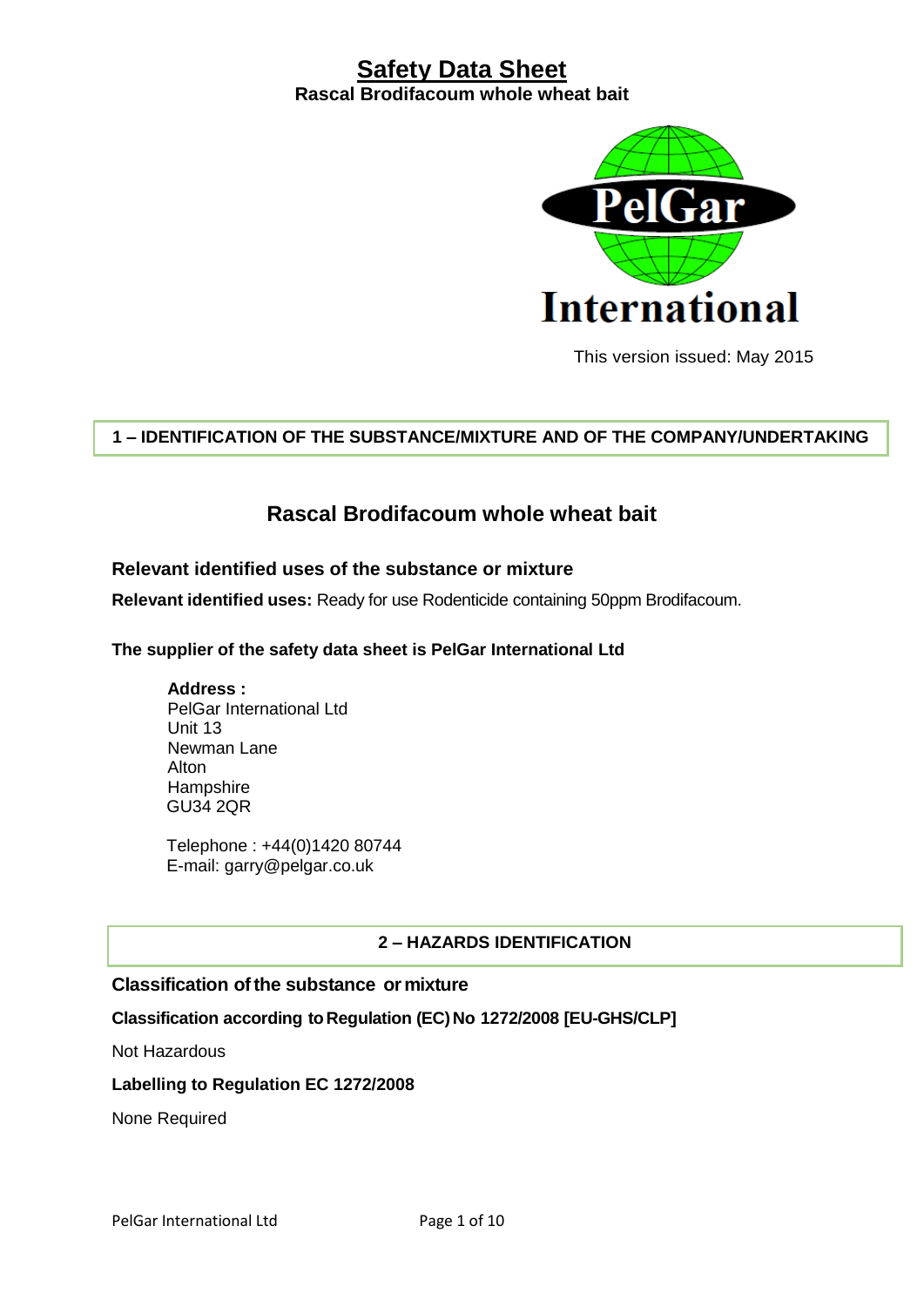#### **Hazard Statements**

| <b>H-Statements</b> |                                                                                              |
|---------------------|----------------------------------------------------------------------------------------------|
| <b>EUH 208</b>      | Contains 1, 2- Benzisothiazolin-3-one. May produce<br>an allergic reaction.                  |
| <b>EUH401</b>       | To avoid risks to human health and the environment,<br>comply with the instructions for use. |

# **Precautionary Statements**

| <b>P-Statements</b> |                                                                            |
|---------------------|----------------------------------------------------------------------------|
| P <sub>102</sub>    | Keep out of reach of children.                                             |
| P <sub>103</sub>    | Read label before use.                                                     |
| P <sub>220</sub>    | Keep / Store away from foodstuffs, beverages and animal<br>feeding stuffs. |
| P <sub>262</sub>    | Do not get on skin.                                                        |
| P <sub>270</sub>    | Do not eat, drink or smoke when using this product.                        |
| P280                | Wear protective gloves [Professional users].                               |
| P <sub>273</sub>    | Avoid release to the environment.                                          |
| $P301 + P310$       | IF SWALLOWED: Immediately call a POISON CENTER or<br>doctor/physician.     |
| $P404 + P405$       | Store in a closed container. Store locked up.                              |
| P <sub>501</sub>    | Dispose of contents/container in accordance with local<br>regulations.     |

### **Chemical nature**

Biocidal product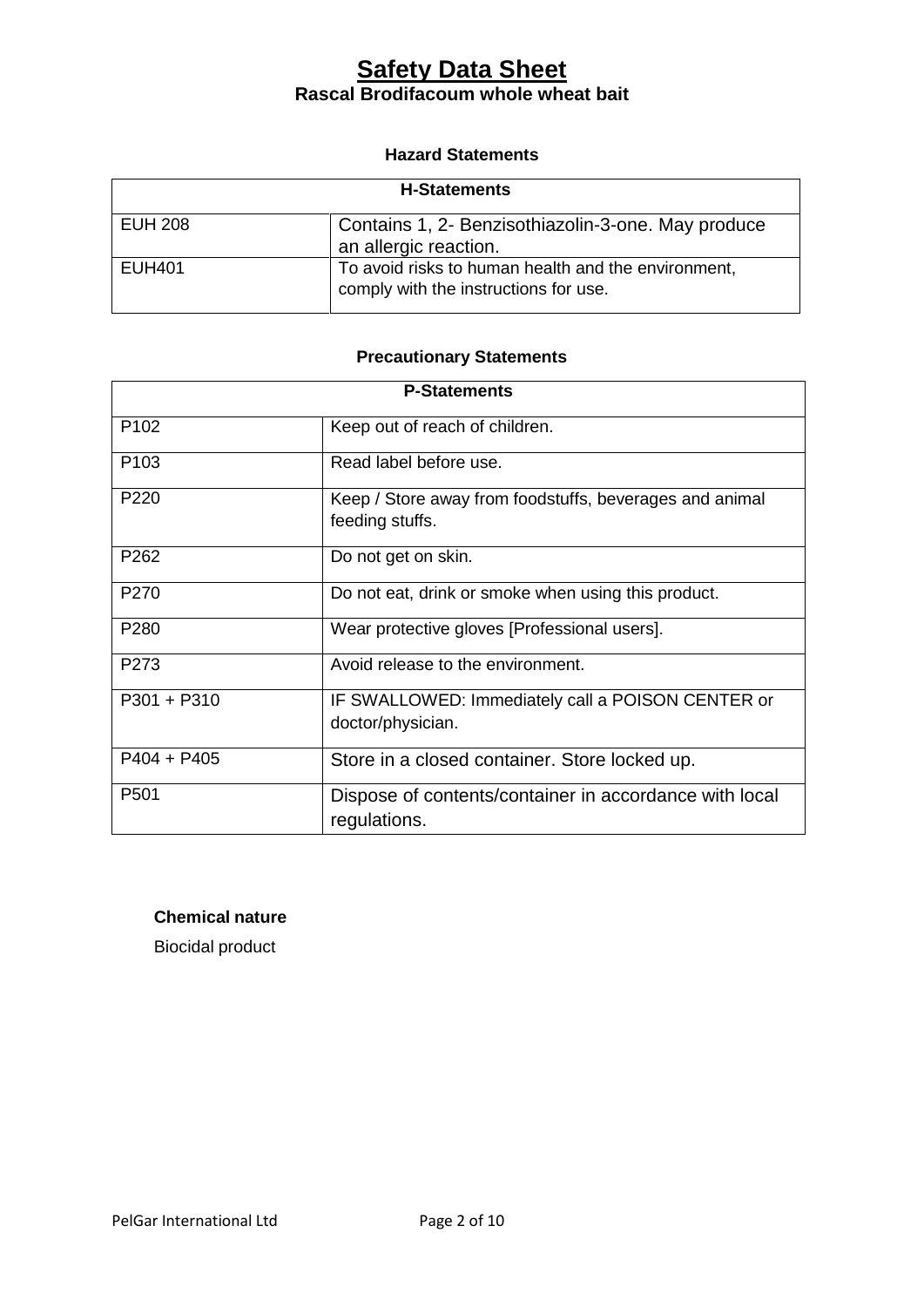# **3 – COMPOSITION/INFORMATION ON INGREDIENTS**

## **Hazardous ingredients (GHS) according to Regulation (EC) No. 1272/2008**

|                                                                      | <b>Brodifacoum</b>                                                                                                                                                                      |
|----------------------------------------------------------------------|-----------------------------------------------------------------------------------------------------------------------------------------------------------------------------------------|
| Content (W/W): 0.005 %<br>CAS Number: 56073-10-0<br>EC-No. 259-980-5 | Acute toxicity, (Oral), Cat 1<br>Acute toxicity, (Dermal), Cat 1<br>STOT RE, Cat 1<br>Aquatic Acute Toxicity, Cat 1<br>Aquatic Chronic Toxicity (Cat 1)<br>H300, H310, H372, H400, H410 |

| Denatonium Benzoate   |                                  |
|-----------------------|----------------------------------|
| Content (WW): 0.001 % | Acute Toxic, (Oral), Cat 4       |
| CAS Number: 3734-33-6 | Acute Toxic, (Inhalation), Cat 4 |
| EC No. 223-095-2      | Skin Irritant, Cat 2             |
|                       | Eye Damage, Cat 2                |
|                       | Aquatic Chronic, Cat 3           |
|                       | H302, H332, H315, H319, H412     |

| 2, 2'-Iminodiethanol        |                   |  |
|-----------------------------|-------------------|--|
| Content (W/W): $< 0.1 \%$   | STOT RE, Cat 2    |  |
| <b>CAS Number: 111-42-2</b> | Eye Damage, Cat 1 |  |
| EC No. 203-868-0            | H373, H318        |  |

| 1,2-Benzisothiazolin-3-one |                            |
|----------------------------|----------------------------|
| Content (W/W): $< 0.02 \%$ | Acute Toxic, Cat 4         |
| CAS Number: 2634-33-5      | Skin Irritant, Cat 2       |
| EC No. 220-120-9           | Eye Damage, Cat 1          |
|                            | Skin Sensitizer Cat 1 H317 |
|                            | Aquatic Acute, Cat 1       |
|                            | H302, H315, H318, H400     |

### **4 – FIRST-AID MEASURES**

#### **Description of first aid measures**

**General information:** In case of accident, or if you feel unwell, seek medical advice (show the label where possible). **Advice for Medical Doctors:** Brodifacoum is an indirect anti-coagulant. Phytomenadione, Vitamin K, is antidotal. Determine prothrombin time not less than 18 hours after consumption. If elevated, administer Vitamin K1 until prothrombin time normalises. Continue determination of

PelGar International Ltd Page 3 of 10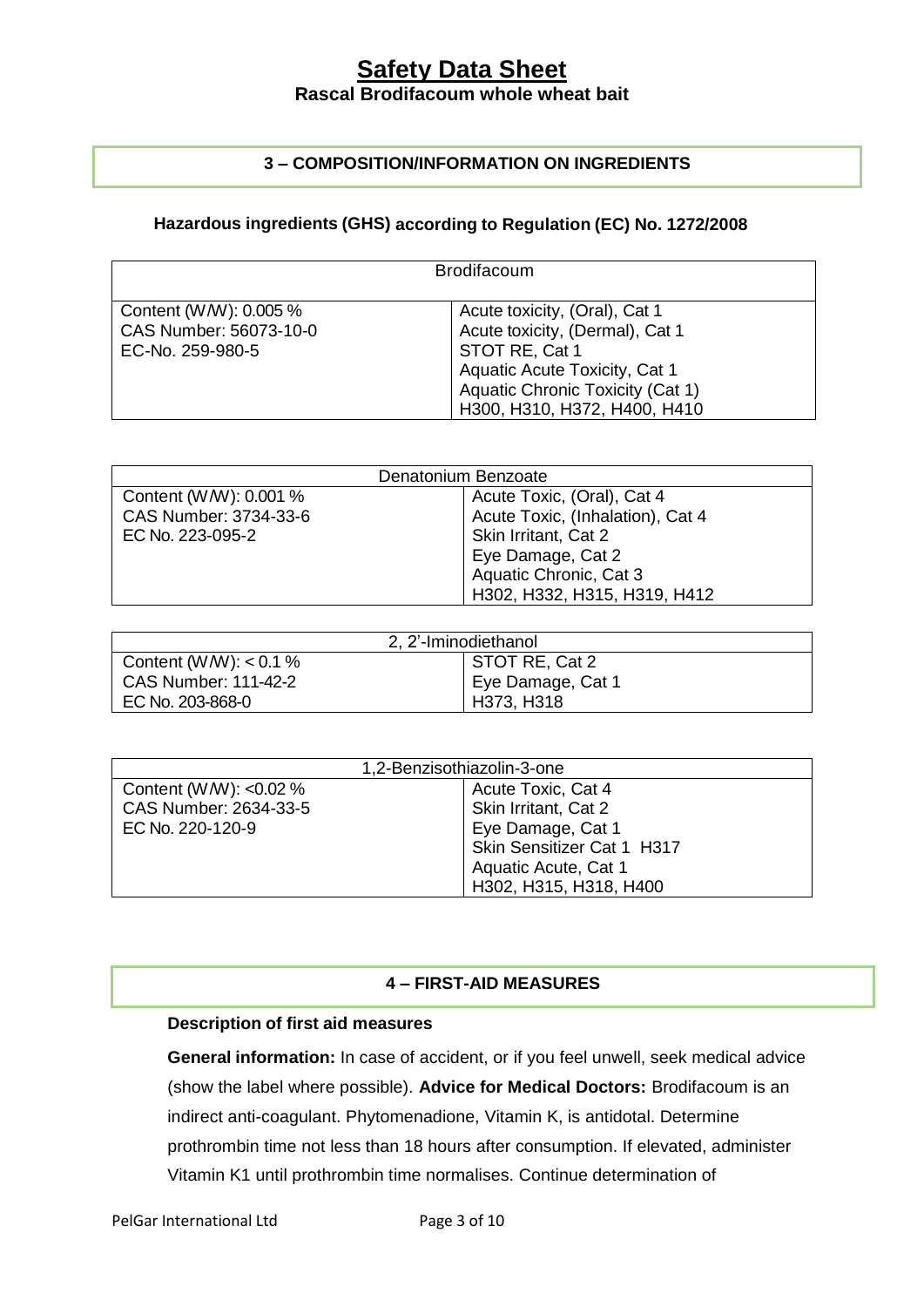prothrombin time for two weeks after withdrawal of antidote and resume treatment if elevation occurs in that time.

**After inhalation:** Unlikely to present an inhalation hazard. If symptoms develop move the exposed person to fresh air. Immediately obtain medical advice.

**After skin contact:** May cause skin irritation in susceptible people. Immediately take off all contaminated clothing. Rinse skin with copious amounts of water and wash with soap and water. If you feel unwell seek immediate medical advice.

**After eye contact:** May cause eye irritation in susceptible people. Rinse opened eye for several minutes under running water. If irritation persists consult a doctor.

#### **After swallowing:**

Rinse mouth. Do NOT induce vomiting. Call a doctor immediately.

### **5 – FIRE FIGHTING MEASURES**

#### **Extinguishing media**

**Suitable extinguishing agents:** Keep fire exposed containers cool by spraying with water. Appropriate fire extinguishers are CO2, Powder or Alcohol resistant foam. Use extinguishing media appropriate to the surrounding conditions. Do not use water jets to extinguish the fire.

**Special hazards arising from the substance or mixture:** Formation of toxic gases may occur if heated such as carbon oxides, nitrogen oxides and hydrogen chloride gas.

**Protective equipment:** Wear self-contained respiratory protective device. A chemical protection suit and suitable gloves and boots should be worn.

### **6 – ACCIDENTAL RELEASE MEASURES**

**Environmental precautions:** Prevent leakage or spillage if safe to do so.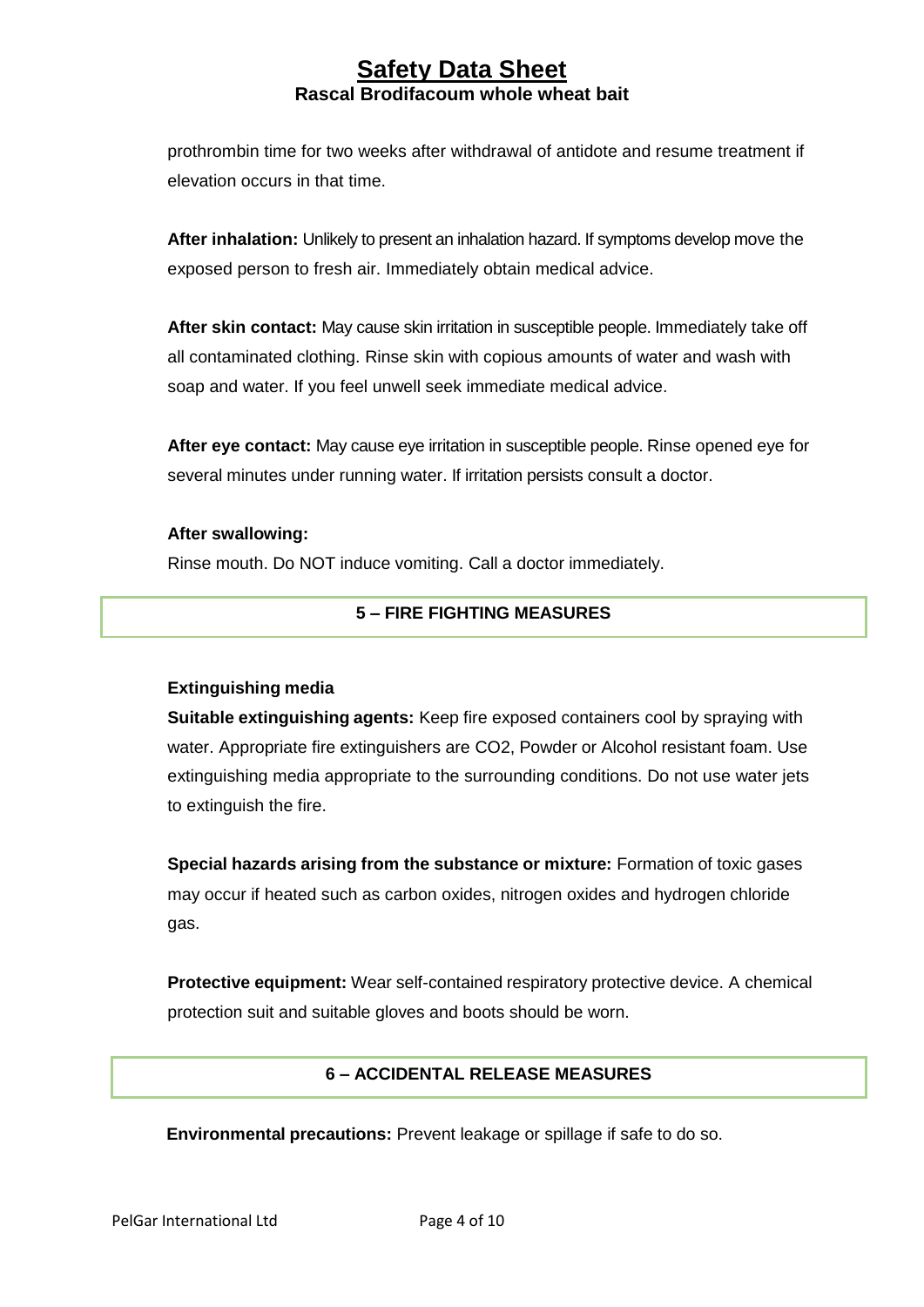**Methods and material for containment and cleaning up:** Clean up promptly by sweeping or vacuuming. Transfer to a suitably labelled container. Subsequently wash the contaminated area with water taking care to prevent washings entering sewers or drains.

#### **Reference to other sections**

See Section 7 for information on safe handling. See Section 8 for information on personal protection equipment. See Section 13 for disposal information.

#### **7 – HANDLING AND STORAGE**

#### **Handling**

**Precautions for safe handling:** Avoid contact with skin and eyes and avoid inhalation of dust. Keep away from sources of ignition – No smoking, eating or drinking while handling this product. Unlikely to produce considerable dust as the product is a low dust whole wheat grain. Always use good personal hygiene procedures when handling this product. Wash hands and face before eating, drinking or smoking. Read the label before use.

#### **Conditions for safe Storage including incompatibilities**

Store in a cool, dry location. Keep out of reach of children. Store only in the original receptacle. Keep away from sources of heat. Store away from foodstuffs. Keep away from oxidizing agents.

#### **Protection against fire and explosion:**

Keep away from heat sources as the product is combustible. The product is not explosive. Keep away from oxidizing agents.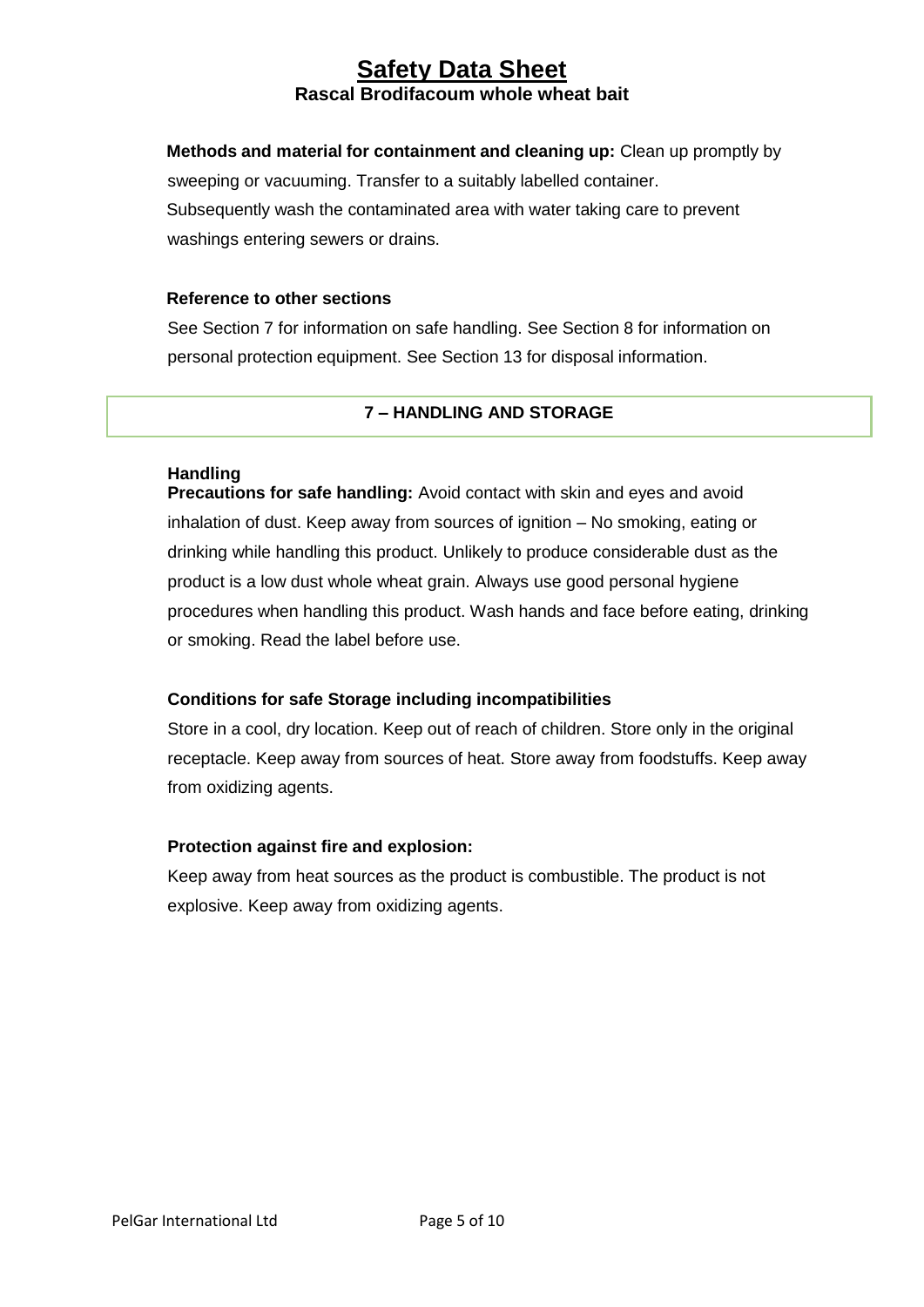#### **8 – EXPOSURE CONTROLS AND PERSONAL PROTECTION**

#### **Exposure limits**

propane-1,2-diol (Propane-1,2-diol particulates)

propane-1,2-diol (Propane-1,2-diol total vapour and particulates)

Whole Wheat Grain

WEL 8-hr limit ppm: -WEL 15 min limit ppm: -WEL 8-hr limit ppm: 150

WEL 15 min limit ppm: -

WEL 8-hr limit ppm: WEL 15 min limit ppm: WEL 8-hr limit mg/m3: 10 WEL 15 min limit mg/m3: -

WEL 8-hr limit mg/m3: 474 WEL 15 min limit mg/m3: -

WEL 8-hr limit mg/m3: 10 (grain dust) WEL 15 min limit mg/m3: 30 (grain dust)

#### **Respiratory Protection**

Unlikely to present an inhalation hazard unless excessive dust is present. If levels approach the WEL then suitable approved respiratory protection should be worn.

#### **Exposure controls**

Keep away from foodstuffs, beverages and feed. Wash hands before breaks and at the end of work.

#### **Hand protection:**

Suitable chemical resistant gloves are recommended for professional users.

#### **Eye protection:**

Not required under normal conditions of handling and use. However if excessive dust is present then tight fitting goggles should be worn.

#### **Body protection:**

Body protection must be chosen depending on activity and possible exposure, for example apron, closed work clothing, protecting boots.

#### **General safety and hygiene measures:**

Handle in accordance with good hygiene and safety practice. Wearing of closed work clothing is recommended. Avoid contact with the skin, eyes and clothing. Store work clothing separately.

#### **9 – PHYSICAL AND CHEMICAL PROPERTIES**

Form: Whole Wheat granules

Colour: Red or Blue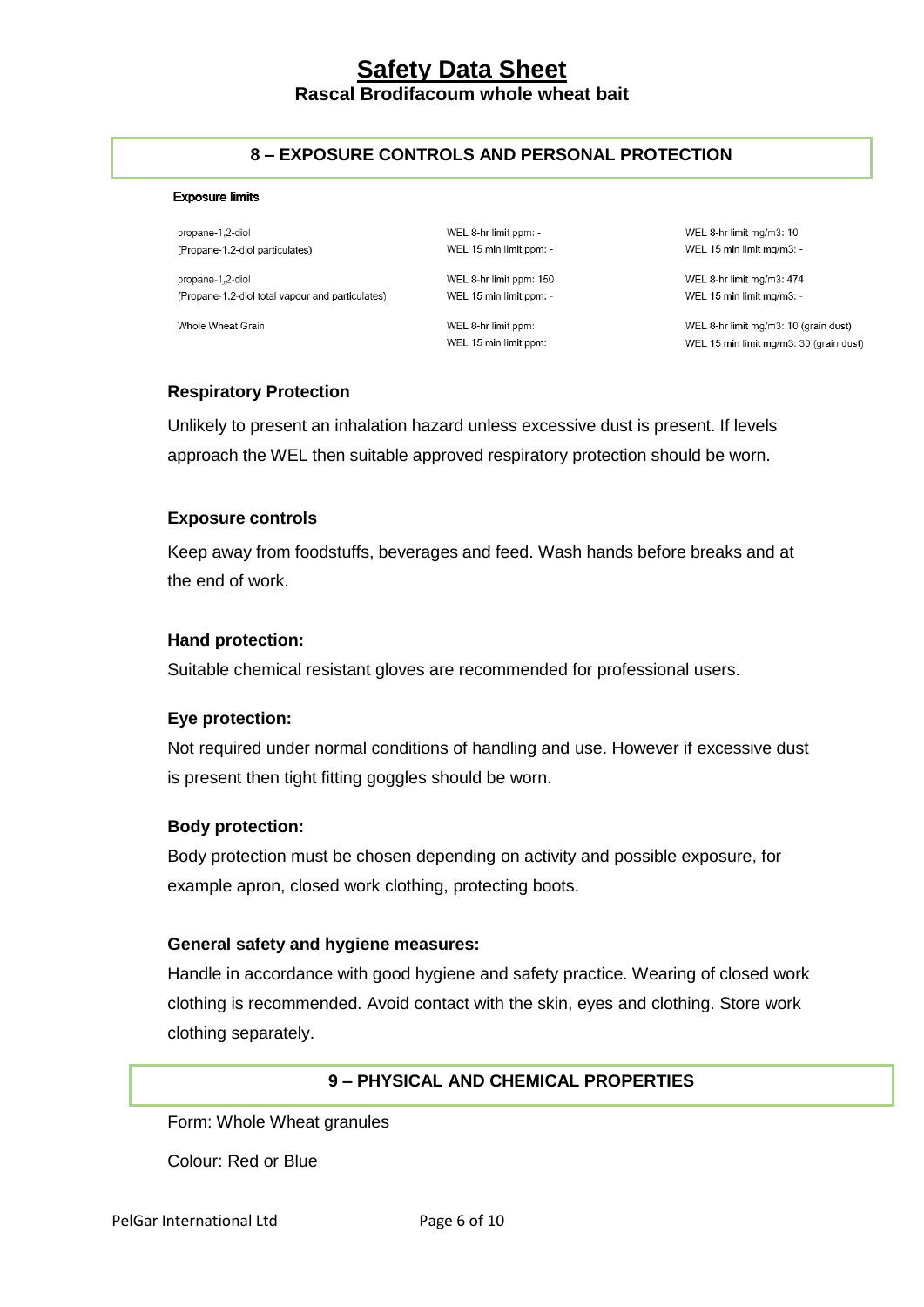Odour: Slight

Relative Density: 1.27

Flammability limits: Combustible

### **10 – STABILITY AND REACTIVITY**

#### **Reactivity**

Stable under normal conditions.

#### **Chemical stability**

Stable under normal conditions. Not explosive or oxidising.

# **Thermal decomposition / conditions to be avoided:** The formation of toxic/irritant gases/vapours may occur if heated.

**Possibility of hazardous reactions:** Keep away from oxidising agents.

**Conditions to avoid:** Heat, sparks and open flames.

### **11 – TOXICOLOGICAL INFORMATION**

| Denatonium Benzoate | Oral Rat LD50 = 584 mg/kg    |
|---------------------|------------------------------|
| <b>Brodifacoum</b>  | Oral Rat $LD50 = 0.27$ mg/kg |
|                     | Dermal Rat LD50 = 7.48 mg/kg |

#### **Skin corrosion/irritation**

Should not cause skin irritation at the dilution of the product.

#### **Serious eye damage/eye irritation**

Should not cause eye irritation at the dilution of the product.

#### **Respiratory or skin sensitization**

Should not cause sensitization. However, grain dust is a respiratory sensitizer which can cause asthma. As the product is a low dust whole wheat grain it is unlikely to create sufficient dust to cause problems.

#### **Germ cell mutagenicity**

No evidence to suggest that anticoagulant rodenticides are mutagenic.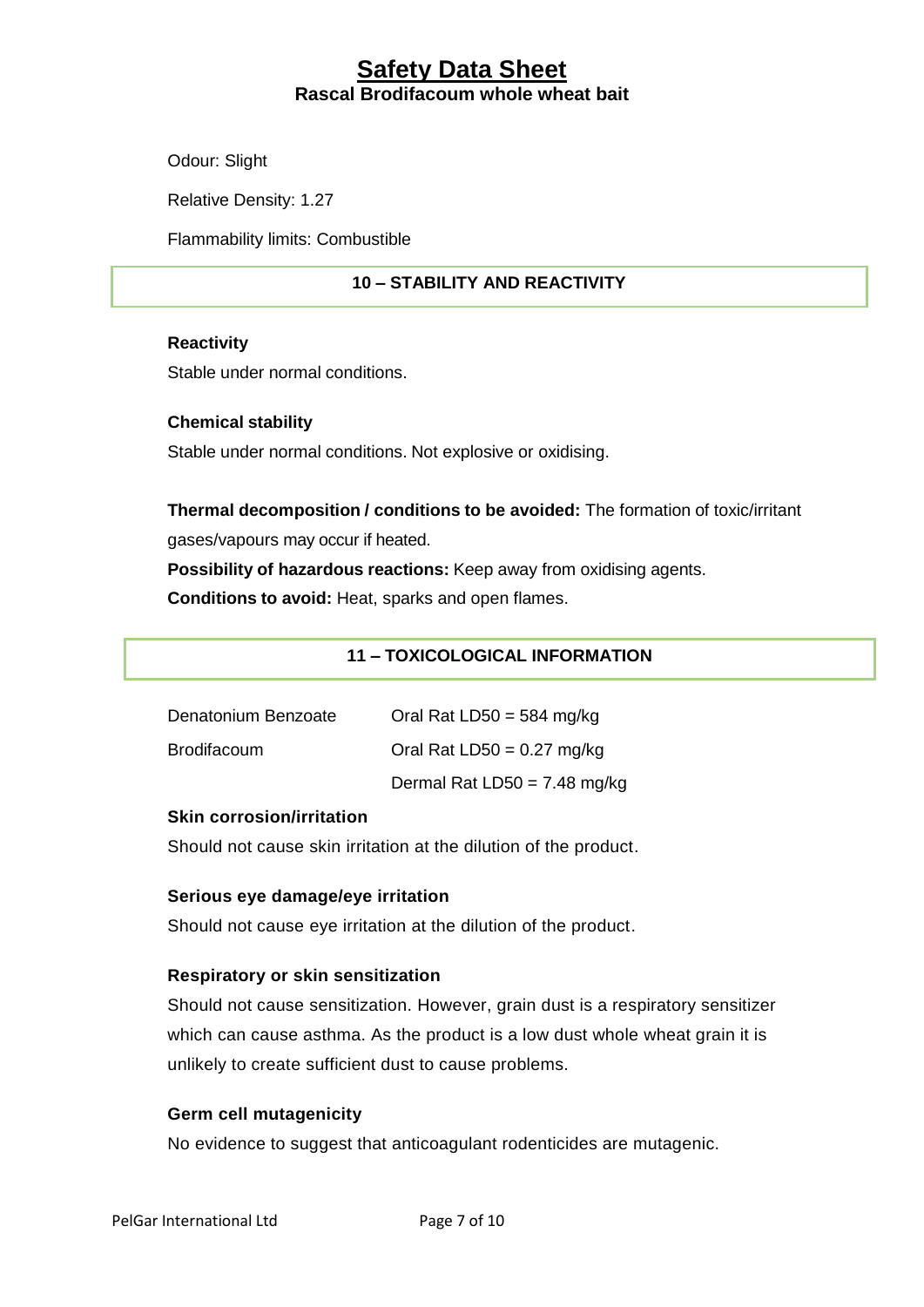### **Carcinogenicity**

No evidence to suggest that anticoagulant rodenticides are carcinogenic.

### **12 – ECOLOGICAL INFORMATION**

As the product only contains 50ppm of Bromadiolone it is unlikely to be hazardous to aquatic life.

| <b>Brodifacoum</b> | Daphnia EC50/48Hr = $0.25 \text{ mg/l}$ |
|--------------------|-----------------------------------------|
|                    | Rainbow trout LC50/96hr = $0.042$ mg/l  |

#### **Ecological information:**

Toxic to mammals, including domesticated animals, and birds if ingested.

Exposure of non-target animals should be prevented.

### **13 – DISPOSAL CONSIDERATIONS**

#### **Waste treatment - Recommendation**

Dispose of in accordance with national and local regulations.

#### **European waste catalogue**

The waste disposal key number from EWC is 20 01 19 (pesticides).

**Contaminated packaging:** Empty containers can be sent to landfill after cleaning if in compliance with local and national regulations.

#### **14– TRANSPORT INFORMATION**

#### **Not Dangerous Goods**

#### **ADR/RID**

Not restricted for transport.

#### **IMDG**

Not restricted for transport.

#### **IATA/ICAO**

Not restricted for transport.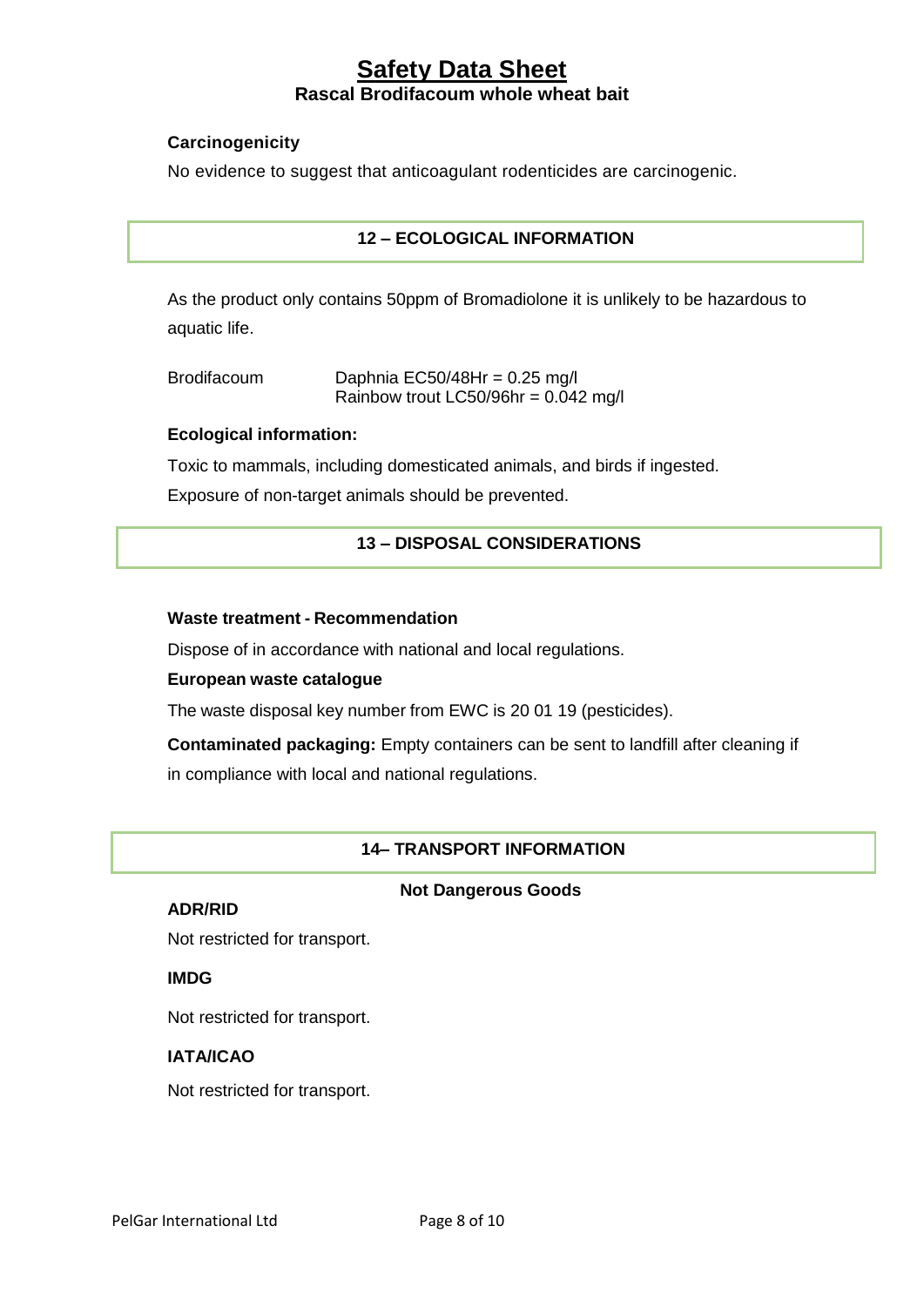### **15– REGULATORY INFORMATION**

To avoid risks to man and the environment, comply with the instructions for use.

This information should be considered when making any hazard assessment.

**Classification and labelling according to Regulation:** 

(EC) No 1272/2008 [EU-GHS/CLP]

### **16– OTHER INFORMATION**

This Safety Data Sheet replaces all previous versions. For proper and safe use of this product, please refer to the product label.

#### **Abbreviations:**

- ADR: European agreement concerning the international carriage of dangerous goods by Road.
- IMDG: International Maritime Dangerous Goods.
- IATA: International Air Transport Association.
- ICAO: International Civil Aviation Organisation
- RID: Regulations concerning the International carriage of Dangerous goods by rail.
- STOT: Specific Target Organ Toxicity
- WHO: World Health Organisation
- EU: European Union
- PBT: Persistent, Bioaccumulative and Toxic
- vPvT: very Persistent and very Bioaccumulative
- SEVESO: The main piece of EU legislation that deals specifically with the control of on-shore major accident hazards involving dangerous substances.
- H Phrase: Hazard phrase
- EUH Phrase: A hazard phrase only used in Europe
- P Phrase: Precautionary phrase

#### **Exclusion of liability:**

The information provided in this Safety Data Sheet has been obtained from sources believed